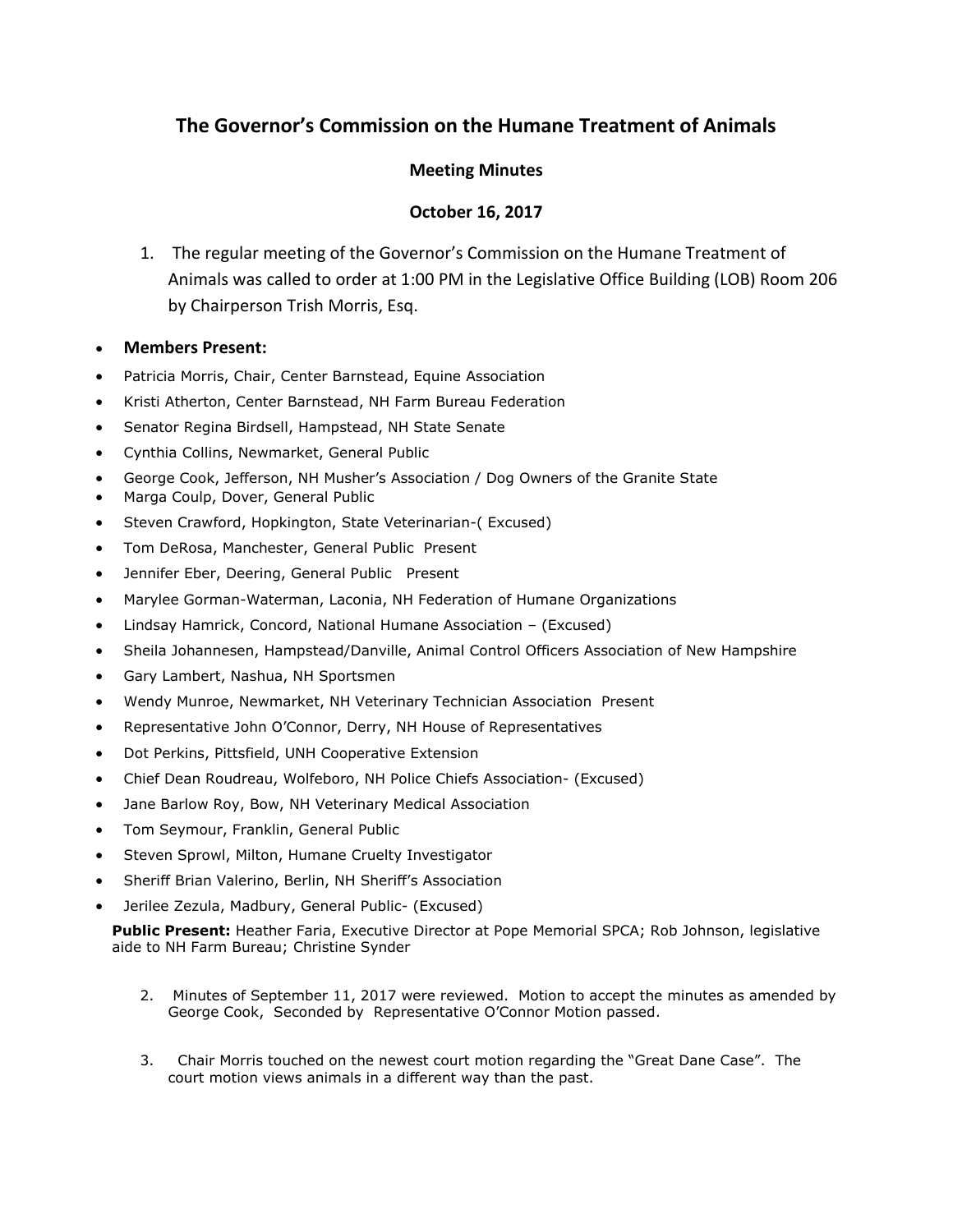### **4. Amend Executive Order Discussions:**

- 1. Dr. Barlow discussed the meeting she attended regarding the amendments of Chapter 644:8 Cruelty to Animals-Discussion.. That next meeting regarding this will be Oct. 24<sup>th</sup> with Senator Bradley. She stated that the Chapter 437, Sale of Pets and Disposition of Unclaimed Animals, that there are still issues with the definition of "Commercial Kennel". And that "altering of Health Certificates" was added in.
- 2. Representative John O'Connor stated he also attended the same meeting as Dr. Barlow. His concerns were they needed to list the needs not only on paper but how it would be carried out. Legality was another one of his concerns. He also spoke of the definition issues.
- 3. Chair Morris asked the Commission for their input to the proposed changes with Chapter 437, Sale of Pets and Disposition of Unclaimed Animals. Each member in attendance spoke.
	- Gary Lambert, Nashua, NH Sportsmen- No Concerns
	- Dr. Jane Barlow Roy, NH Veterinary Medical Association had concerns
	- Marylee Gorman-Waterman, Laconia, NH Federation of Humane Organizations- Concerns about inspections "as needed"- not in favor
	- Kristi Atherton Center Barnstead, NH Farm Bureau Federation- Opposes
	- Sheila Johannesen- Hampstead/Danville- ACOANH- Neutral
	- Cynthia Collins, Newmarket General Public Seems wonderful and supports
	- Steven Sprowl, Milton, Humane Cruelty Investigator-Supports the Commercial Kennel wording, but lack of tracking in changing statue
	- George Cook, Jefferson, NH Musher's Association / Dog Owners of the Granite State- Opposes changes 437, who falls under it by 5 or more
	- Tom Seymour, Franklin, General Public-Not support
	- Sheriff Brian Valerino, Berlin, NH Sheriff's Association-Neutral
	- Dot Perkins, Pittsfield, UNH Cooperative Extension-Does not support changes
	- Marga Coulp, Dover-General Public- Supports changes, funding, Training
	- Patricia Morris, Chair, Center Barnstead, Equine Association-Will type her's up
- 4. Chair Morris asked the Commission for their input to the proposed changes with Chapter 644:8 Cruelty of Animals. Each member in attendance spoke.
	- Representative John O'Connor, Derry, NH House of Representatives-Questioned the if it was legal and the due process- Neutral at this time
	- Cynthia Collins, Newmarket, General Public- No Due process and also questions the legal issues
	- Gary Lambert, Nashua, NH Sportsmen-No issues, but questioned the wild animal in trap, opposes bill
	- Dr. Jane Barlow Roy, NH Veterinary Medical Association neutral, issues with veterinarians need to be present for large animals, questions the week/weekends if no one is available.
	- Marylee Gorman-Waterman, Laconia, NH Federation of Humane Organizations- support as a member of NH Federation
	- Kristi Atherton Center Barnstead, NH Farm Bureau Federation- Opposes
	- Sheila Johannesen-Hampstead/Danville- ACOANH- Neutral
	- Steven Sprowl, Milton, Humane Cruelty Investigator-Neutral pros/cons